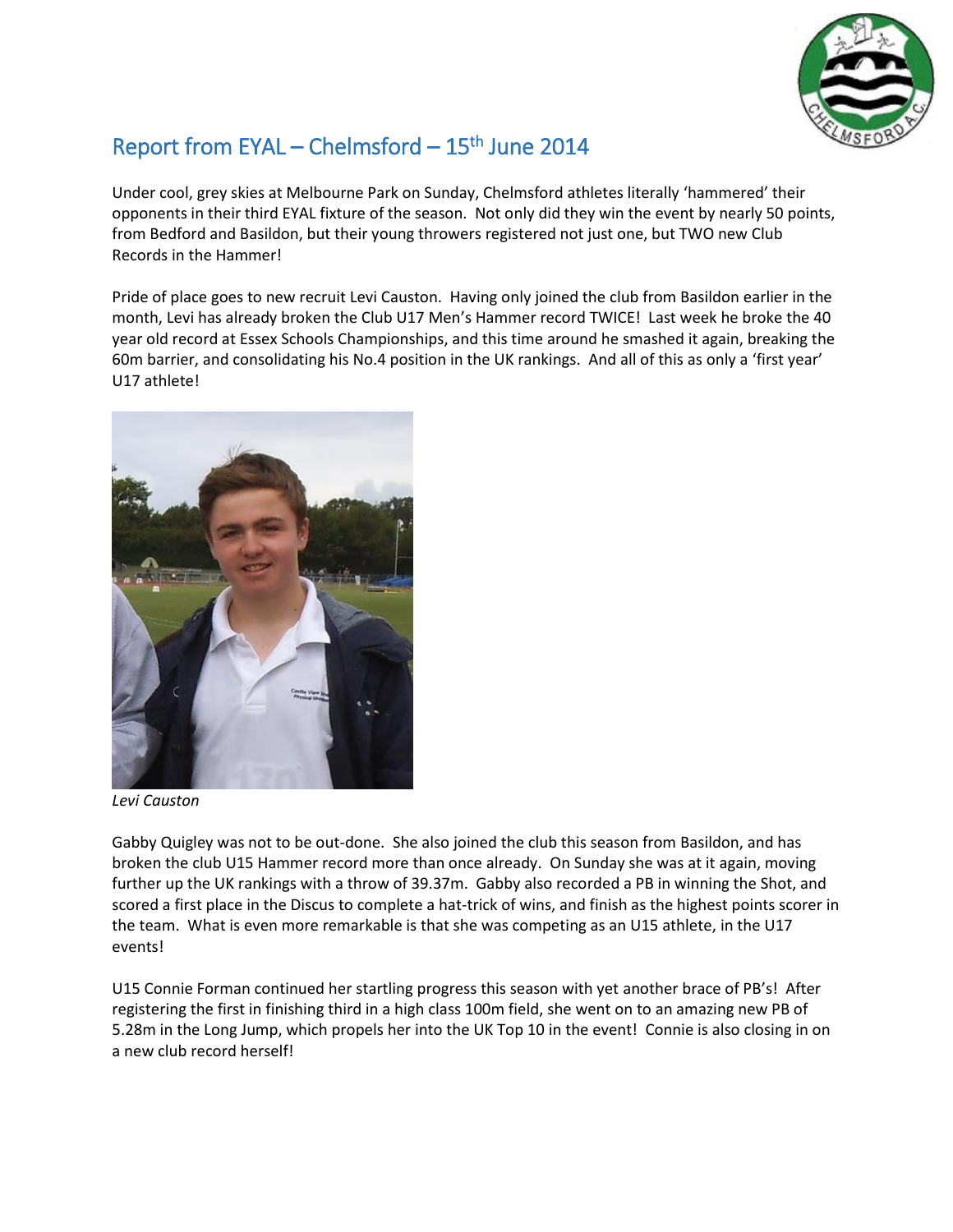U13 Drew Kuma was another athlete who has only joined Chelmsford AC this season, and celebrated only his second competitive appearance for the club with an astonishing performance in the 75m Hurdles. His winning time of 12.4secs sees him burst straight into second place in the UK rankings! He capped his afternoon by also leaping to victory in the High Jump! Drew certainly had a spring in his step!



*Drew Kuma running into second place in the UK rankings!*

Following on from these headline-grabbers, there were a host of other excellent performances by Chelmsford athletes. The U15 Girls team have a number of stars in their ranks this season, and once again they didn't disappoint. Jess Whiley scored yet another win in the 800m, Jessica Down threw a new PB in winning the Shot, while Kelechi Nze did likewise in recording victory in the Discus. Laura Runciman provided full support in coming second in the Hammer, and winning the B string Shot.



*Jess Whiley leading the field in the 800m*

Also performing well in the Shot was Nancy Eagle, who won the U13 event, while Caitlin Boyle continued her fine form this season in winning the U17 Pole Vault.